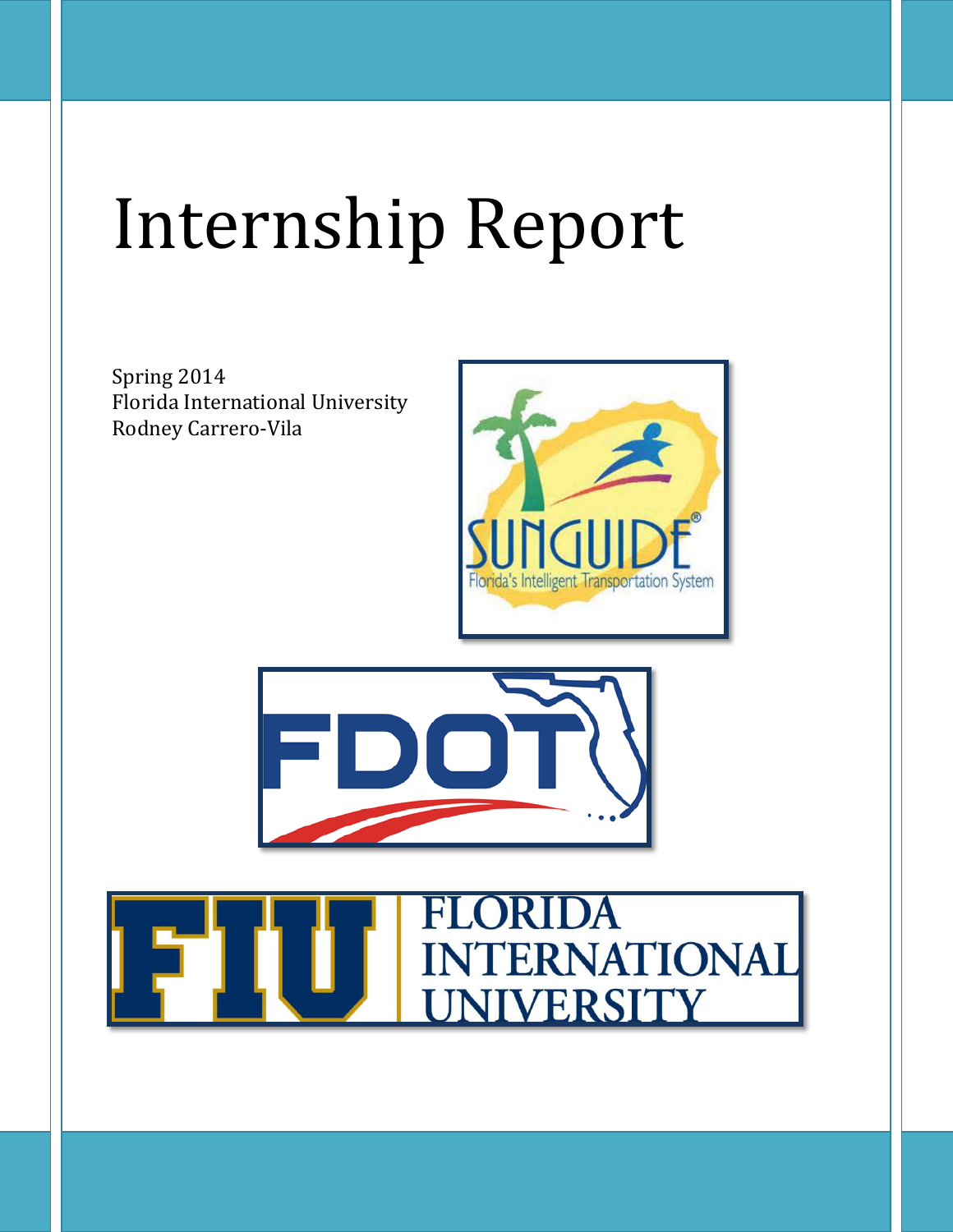My name is Rodney Carrero-Vila. I am an undergraduate student in the College of Engineering at Florida International University (FIU) working towards a Bachelors of Science in Civil Engineering. My expected graduation date is December 2014 after I finish my final semester. During my spring internship at Florida Department of Transportation (FDOT) District VI (D6), I worked under the supervision of Alejandro Motta, ITS Special Projects Coordinator at the SunGuide Transportation Management Center (TMC).

When I first began at FIU, I knew I wanted to become a civil engineer. I always loved to build and understand reasons as to why everything works the way it does. It wasn't until the fall of 2013 semester when I took the Introduction to Transportation Engineering (TTE 4201) course at FIU, where I found my interest in transportation and traffic. I met Dr. Albert Gan towards the end of that same semester and heard about his work in Intelligent Transportation Systems (ITS). He gave me the opportunity to work with the FDOT ITS Department at the SunGuide TMC.

I'll never forget the moment I had my interview with Dr. Gan when he asked me if I knew the difference between transportation engineering and traffic engineering. I only had a vague idea at the time so he clarified it for me. He explained that not many students understood the difference and students believe that transportation only has to do with roads and infrastructure. He also described how the most unpredictable thing in traffic engineering is not traffic signal timing but rather the human factor introduced as the motorist. No drivers are the same but traffic systems must be managed and tailored to the majority of drivers and not a small percent. He explained how ITS brought an intellectual way of managing roads and the motorists that drive them to create an efficient and safe roadway for all. After I left his office I knew that ITS was something I was fascinated in understanding and being a part of.

Before meeting Dr. Gan, I wasn't sure on how ITS affected me and my community, but I was sure to learn quickly at FDOT. When I got to the TMC my first day, Alejandro gave me a tour of the center and showed me the many great things the TMC does. He showed me how operators managed traffic and resolved multiple types of events. The operators at the TMC manage laneblocking, non-lane-blocking, and congestion events that occur on ITS managed roadways. He showed me how all the traffic data was collected and disseminated to the public and other TMCs. He showed me how efficient and accurate the TMC is when managing events and giving out information to other motorists. It was a long first day of my internship but it was insightful to say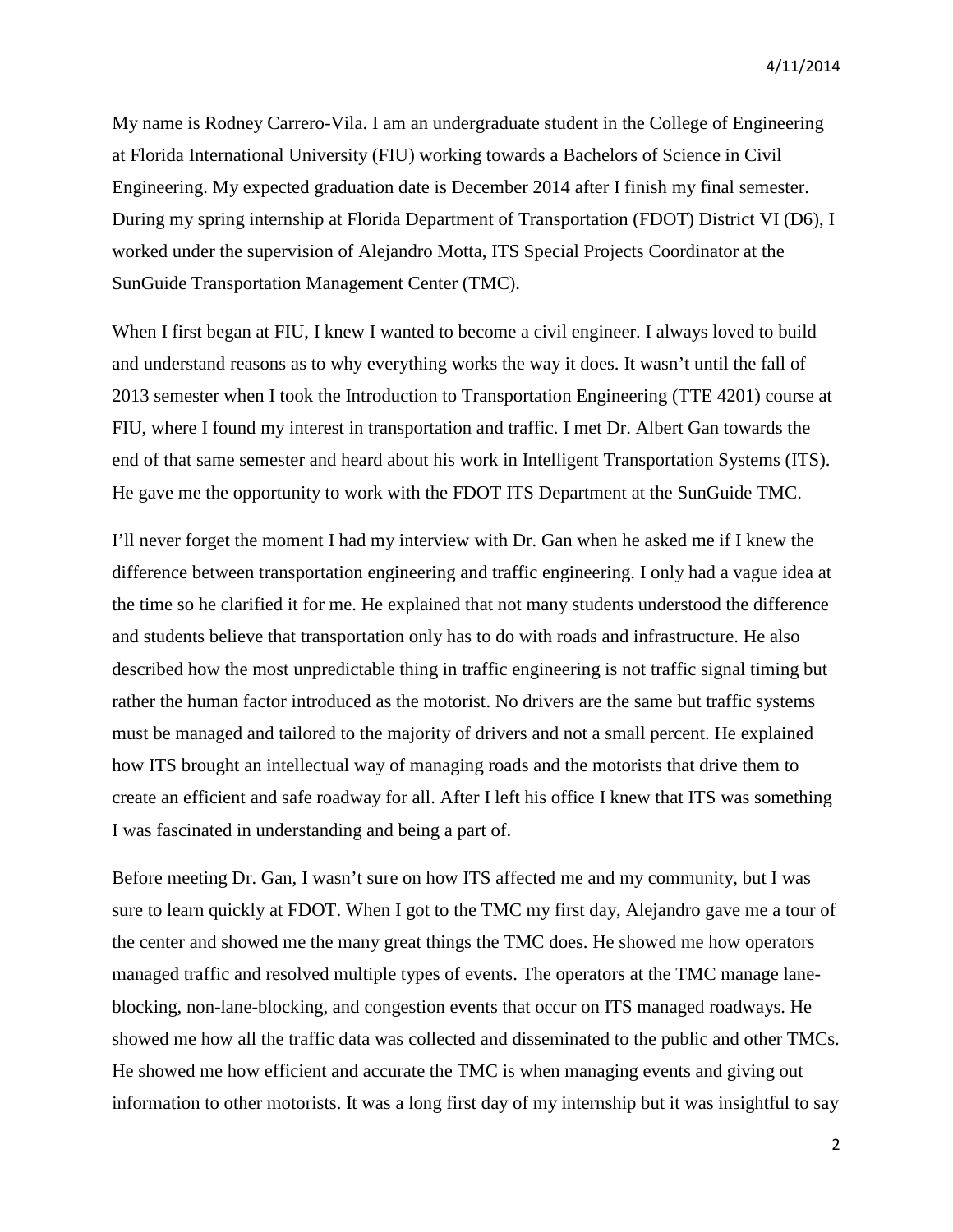the least. I was in awe of how technology improved roadways the way it did and how the implementation of interoperable ITS technology through multiple traffic engineering studies could improve travel times and reduce congestion.

The goal at the TMC is to enhance the safety and security of motorists by formulating the appropriate responses to events as to minimize delays and maximize mobility. Everything is about speed and doing things precisely the way it needs to be done. To do that, the TMC requires a lot of technology to increase its capabilities while keeping errors to a minimum.

The first task given to me was to read and learn the TMC's Standard Operating Guidelines (SOGs). These guidelines were meant to teach me the ins and outs of everything an operator had to do when handling any type of event. The SOGs covered from what an operator had to do when there is a car accident happening on I-95 up to debris found on the road on US-1 down in the Keys. When I was done reading the SOGs and had a good understanding of the different processes an operator had to complete when I handling an event, I was given the task to complete a quality control study on a random 10% check of all lane-blocking events from a previous month. As part of the daily activities of the operators, if there is an traffic event that occurs on an ITS managed highway, they must respond quickly and effectively to clear the problem and to reduce the possibility of secondary events from occurring in cause of the primary event.

FDOT uses a state-wide software called SunGuide Software which allows the operators to manage and record traffic events in real-time as they are happening. There is also a software used to check for procedural errors an operator makes when managing traffic events. After taking a couple of weeks to understand the SOGs, I began the quality control study to validate the results given by the quality control software.

The quality control process consists of checking over a random 120 lane-blocking events from a previous month for operator errors and comparing that to the software. I manually reviewed over all the lane-blocking events and determined the errors I found based on the SOGs. The objective of the quality control process was about enhancing the software so that it may match SOG requirements. So I took it a step further and went into the system's programming to see exactly what it was checking for. If any checks were not included in the programming of the system, I had to determine the complexity of the work required to match SOG requirements. Some of the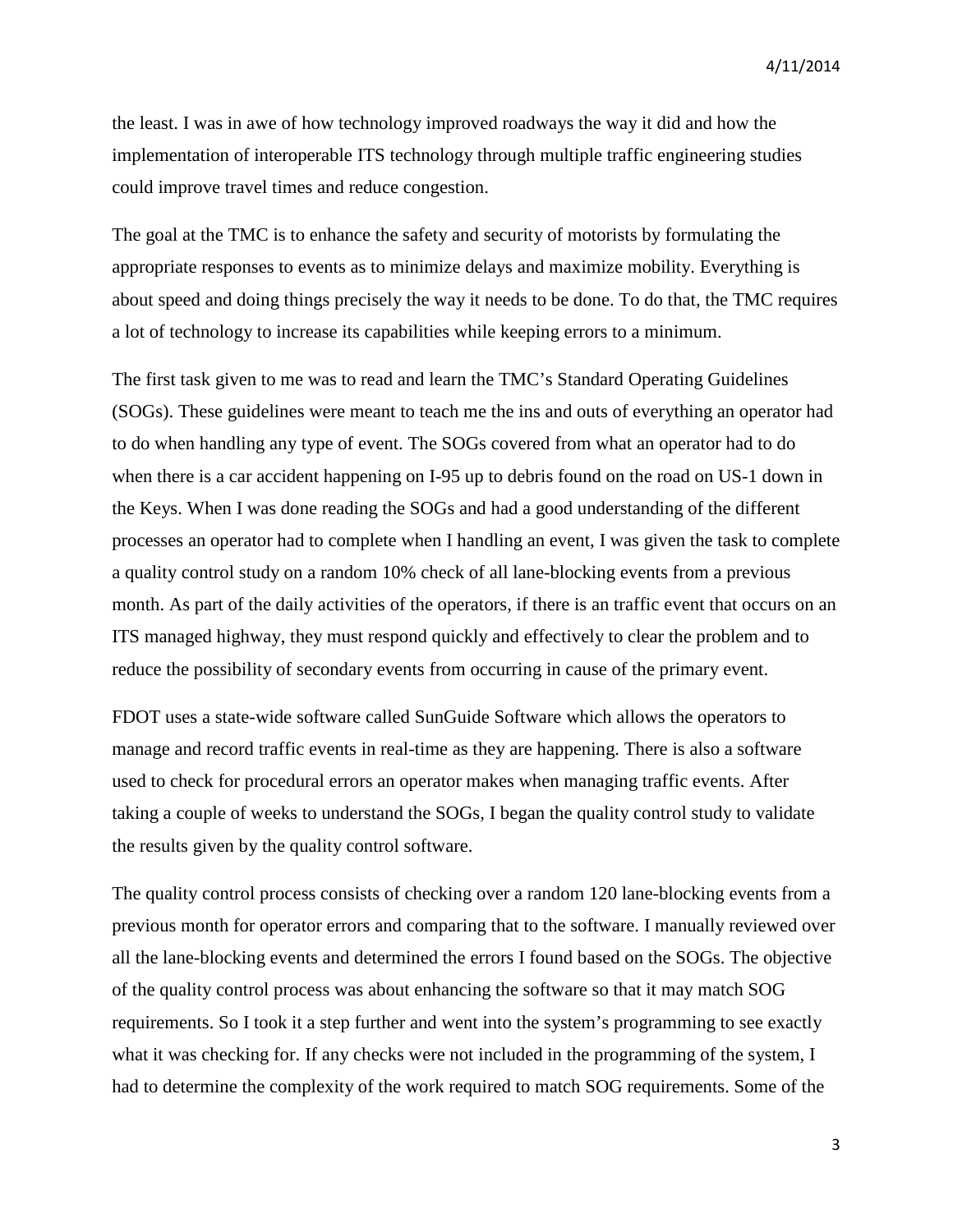enhancements were easy to fix but others required a more detailed and complicated programming solution. This overall process allowed me to find the root of a problem and to come up with a way to fix it from the bottom up.

My next task was to complete a semi-annual travel time study. Again, the TMC relies on technology to manage traffic effectively and so validation of ITS devices used to manage traffic effectively must be performed frequently. For this study, the ITS detectors will record average speeds of all the vehicles on ITS managed roadways every 20 seconds and sent to the SunGuide software. The data is then processed by the SunGuide software and travel times are generated. These travel times are then relayed to the motorists through Dynamic Messaging Signs (DMS) and published on the 511 Website. This is called travel time messaging which provides motorists with estimated travel time information and placed on DMSs to provide motorists with information about travel conditions such as lane blockages and also to displays travel times. The 511 website publishes real-time information of events and travel times so motorists are able to make educated decisions when choosing their routes.

The travel time validation study takes actual ground time to travel a roadway through GPS technology and is called a "floating car study". I was given a budget to work with and planned the most efficient way to complete the study. Before the study began, I looked up the past travel time study to find which travel times were different from the data generated from the ITS detectors. To perform an optimal study, the roadways that had differing results with the devices were chosen to be a part of this study. Drivers were recruited from FIU to have available drivers throughout the week to perform the study. So throughout out a single day the research vehicle would be driving 10 hours of each day. I collected the data for the travel times on I-195. The study was completed and the data for I-95, SR 826, I-195, and I-75 highways is being compiled and analyzed. When that is completed, the data will be compared to the travel times developed from the ITS detectors. There on, the detectors will be inspected and fixed to collect accurate data.

My final task at the TMC is to plan and prepare the annual Ramp Metering Measure of Effectiveness (MOE) study in the summer. Ramp metering/signaling is a method used to reduce bottle-neck congestion and accidents near entrance ramps resulting in a more free-flowing highway. The study will consist of collecting data encompassing ramp backup, waiting time on